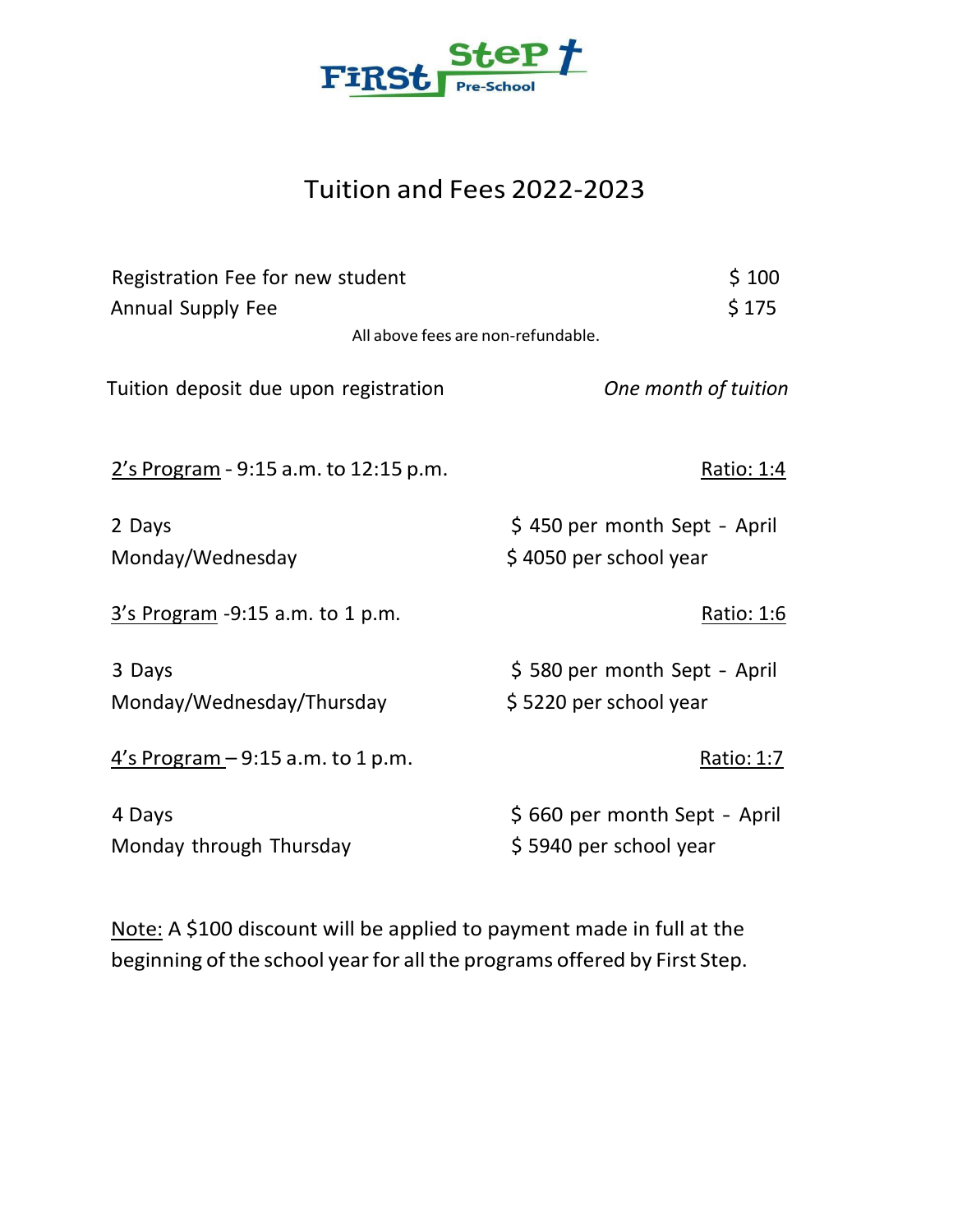

# TUITION AND FEE AGREEMENT *Year 2022-2023*

#### **NEW STUDENT**

For all new students, a onetime **non-refundable** registration fee of \$100 and a deposit of one month of tuition is due at the time of registration. The tuition deposit will be applied against your last tuition payment.

## **RETURNING STUDENT CONTRACT DUE DATE: JANUARY 20, 2021**

For returning students, a deposit of one month's tuition for the class enrolled will hold your child's placement for the 2022-2023 school year. Your deposit will be applied against your last tuition payment.

The annual supply fee of \$175 is nonrefundable and is due at the beginning of the school year. Upon your child's enrollment, please return a signed copy of the Tuition Fee Agreement and keep one copy for your records.

The Tuition Agreement outlines the tuition payment schedule (date and amount due). Please note that the tuition is due on the 1<sup>st</sup> of each month. This is the only payment notice you will get from the school. If any other fees are incurred, a bill will be issued.

**A late fee of \$20** will be assessed if the tuition is not paid within 10 days of the due date. An additional late fee of \$20.00 will be added if not received by the 20th of the month. A cancelled check is your only receipt.

**Returned Check Fee** of \$25.00 to compensate for bank service charges will be billed and due at the next tuition payment for each returned check for insufficient funds and a late payment fee will be assessed if full payment not received by the  $10<sup>th</sup>$  of the month. If more than one check is returned for insufficient funds, a cash or bank check only arrangement may be implemented.

> Checks are made payable to: First Step 240 Wolfpit Road Wilton, CT. 06897

Federal Tax ID number for childcare reimbursement: 20-1143033

For parents using credit card for payment, there is a convenience fee incurred at the point of transaction .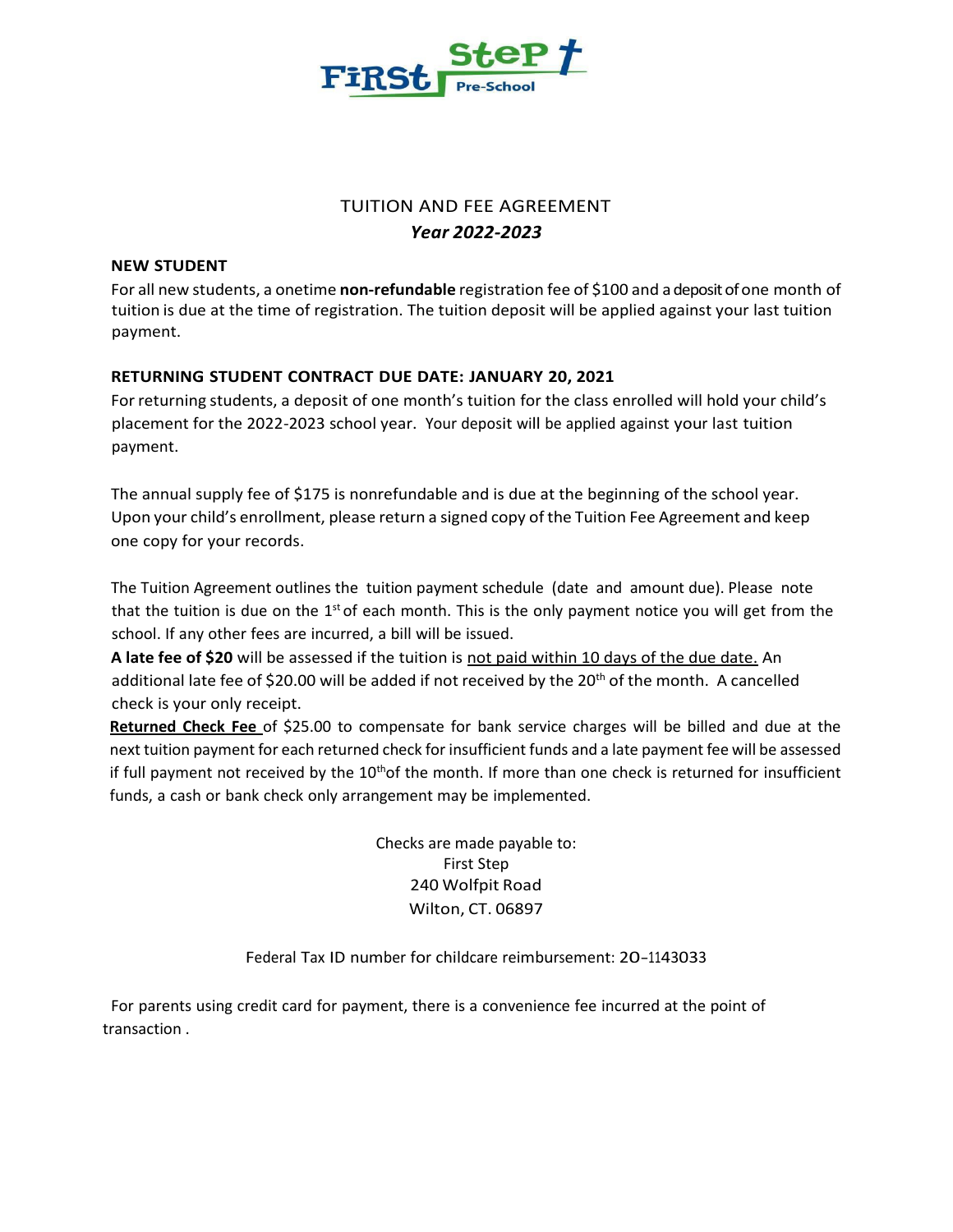

### **Cancellation policy**

This contract is effective upon acceptance by the school. If your child will not be attending the school in the fall after the deposit has been received by First Step, written notice should be given to the school on or before **June 1st**. If notice is given after that date, the deposit will be forfeited.

If you relocate outside of Fairfield County, you may be entitled to a pro-rated tuition refund, less \$75 withdrawal fee, provided the following conditions are met**: 1)** First Step Preschool receives a 30-day written notice and 2) your child is withdrawn prior to April 1st.

If your child is accepted into a special education services program, you will be release from your contract and your tuition will be refunded on a pro-rated basis.